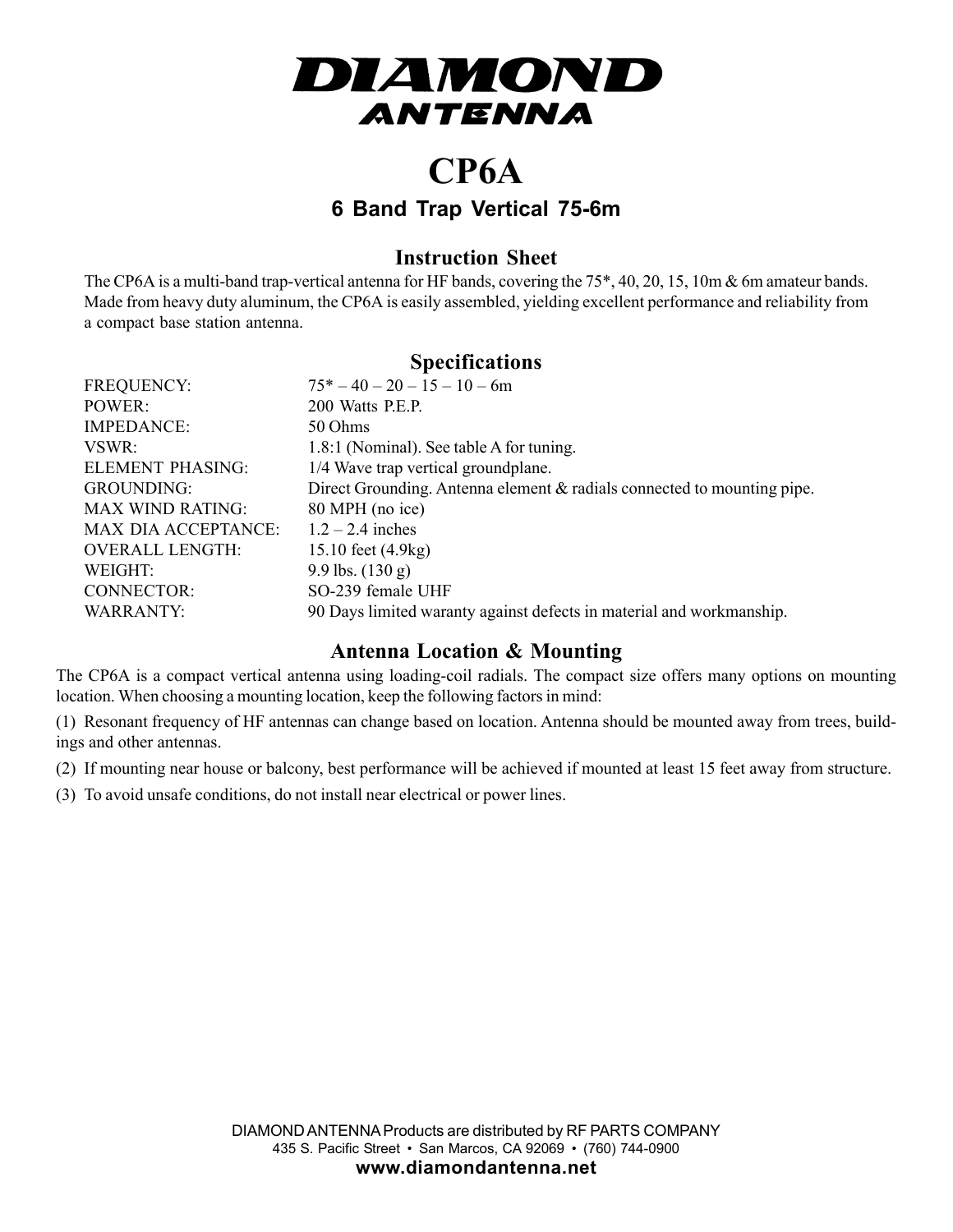

#### **Antenna Assembly Instructions**

(1) Before assembly, verify all parts are included for proper assembly. The following tools will be required for assembly: tape measure, phillips screwdriver, and two crescent wrenches or metric open-end wrenches.

(2) *Radial Assembly*. Assemble each radial trap coil (part #: 15210-15215) to a radial element (part #: 15216) using fastener ring (part #: 15217); see figure A. Adjust for proper radial length. See table A (page 3). Lightly tighten setscrew at this time, as later adjustment may be required for VSWR tuning.

(3) Assemble mast pipe #1 (part #: 15205); double element trap coil assembly (part #: 15206); single element trap coil assembly (part #: 15207); and mast pipe #2 (part #: 15208) together with self-tapping screws  $\&$  washers enclosed (part #: 15211 & 15222). Align holes in each joint section and fasten.

Assemble capacity hat assemblies (part  $\#$ : 15223) with radials (part  $\#$ : 15209). Assemble 75m capacity hat (top) with standard radials (13-3/4"). Assemble 40m capacity hat with 2 standard radials (13-3/4") and 2 longer radials (20").

Note: some applications will require adding additional longer radials to tune 40m bands to desired frequency. See #12 below for additional tuning info.

Secure radials with lock nut fasteners. Attach capacity hat assemblies in proper location.

Note: capacity hat holder is located 9.4" (24cm) below the top end of single element trap coil assembly. See figure B. The lower holder is located 3.1" (8cm) below the top end of double element trap coil assembly. Align capacity hat assemblies for proper appearance.

(5) Attach support pipe to mast with brackets and U-bolts. Support pipe's bolt hole must be above brackets and pointed away from mast (see figure C). Support pipe must be 4.7" (12cm) above tip of mast; this provides adequate clearance for radial assemblies.

(6) *Lightly attach* element holders on support pipe. Note: Damage may occur to support pipe if fastened too tight, as matching network will not fit into support pipe.

(7) Insert coax-cable through support pipe and attach to matching network (part #: 15204). Align threaded hole with matching network and fasten bolt.

(8) Place assembled vertical elements on matching network with fasten bolts.

(9) Attach radials to element holders (see figure D).

Note: Position of radials is not critical, but 80m and 40m radials should be positioned further from surrounding objects or structures.

If mounting radials in one direction, 80m and 40m must mount on opposite ends from each other. You must lower element holder 0.8" (2cm). See figure E.

(10) Thread radial until snug and reverse until water drain hole is in downward position (see figure D). Secure radial with lock nut attached to trap.

(11) After antenna assembly is complete, securely faten all screws and fastener bolts.

(12) Check VSWR (see figure F) with quality meter (Bird, Coaxial Dynamics, Diamond, etc. MFJ Analyzer is not recommended for this antenna) and adjust each radial to desires center frequency. Refer to table A for tuning adjustments.

Note: VSWR tuning may vary based on mounting location and obstructions. 40m tuning can be adjusted by adding additional longer capacity hat radials. The longer radials will have the effect of raising the center frequency. Once adjustment range is achieved, 40m tuning radial can be adjusted for best VSWR.

(13) After antenna VSWR adjustment, an antenna tuner may be utilized to extend useable bandwidth.

We suggest mounting immediately beneath the antenna a one-turn choke coil of approximately 6-10" diameter. This will act as an isolation choke, and release strain on connector. The coil diameter is not critical.

Note: Some cables require a larger diameter coil to prevent movement of center conductor. Tape coil to mast (see figure G).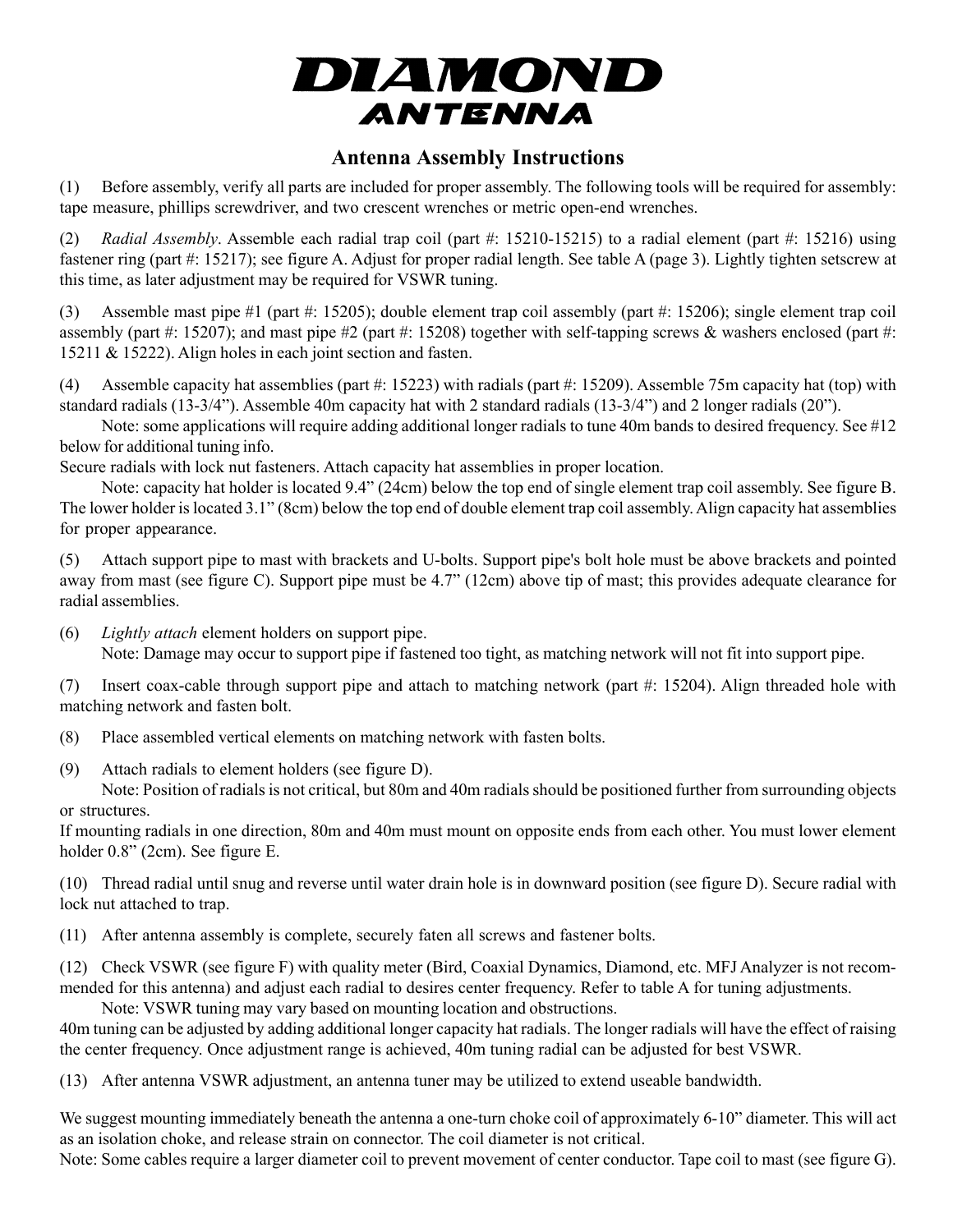# DIAMOND **ANTENNA**

#### **Antenna Description Antenna Description**



| Part#  | <b>Description</b>                   | Quantity |
|--------|--------------------------------------|----------|
|        |                                      |          |
| 15201  | Mounting clamps w/u-bolts            | 2        |
| 15202  | Support pipe                         | 1        |
| 15203  | Radial element holders (CP-6)        | 2        |
| 15204  | Matching network                     | 1        |
| 15205  | Assembly pipe #1                     | 1        |
| 15206  | Double element trap coil assembly    | 1        |
| 15207  | Single element trap coil assembly    | 1        |
| 15208  | Assembly pipe #2                     | 1        |
| 15209  | Capacity hat radials w/lock nuts     | 8        |
| 15209A | 40m capacity hat radials (long)      | 4        |
| 15210  | 6m radial assembly                   | 1        |
| 15211  | 10m radial assembly                  | 1        |
| 15212  | 15m radial assembly                  | 1        |
| 15213  | 20m radial assembly                  | 1        |
| 15214  | 40m radial assembly                  | 1        |
| 15215  | 75m radial assembly                  | 1        |
| 15216  | Radial elements w/lock nut (CP-6)    | 6        |
| 15217  | Radial element fastener rings (CP-6) | 6        |
| 15218  | Radial lock nut (CP-6)               | 6        |
| 15219  | Heck head bolts M6X8                 | 5        |
| 15220  | Lock washers M6                      | 3        |
| 15221  | Self tapping screws M4X8             | 6        |
| 15222  | Internal tooth lock washers          | 6        |
| 15223  | Capacity hat radial holders          | 2        |

#### **Table A** Note: VSWR tuning varies based on mounting location. Adjust for minimum VSWR.

| <b>Band</b>            | <b>Approximate Radial Length</b><br>for VSWR adjustment | Approx. Length/<br><b>Frequency Change</b> | <b>Approx. Bandwidth</b><br>1.8:1 SWR or better |
|------------------------|---------------------------------------------------------|--------------------------------------------|-------------------------------------------------|
| 75m/3.9MHz             | 17.5 inches                                             | $1.4$ inches $/10$ KHz                     | $\pm$ 20 KHz                                    |
| $40m/7 \,\mathrm{MHz}$ | 31 inches                                               | $0.4$ inches $/10$ KHz                     | $\pm$ 40 KHz                                    |
| 20m/14 MHz             | 18 inches                                               | $0.6$ inches $/20$ KHz                     | $\pm 100$ KHz                                   |
| $15m/21$ MHz           | 17 inches                                               | $1.25$ inches $/50$ KHz                    | $\pm 200$ KHz                                   |
| $10m/28-29 MHz$        | 26 inches                                               | 1.1 inches $/$ 50 KHz                      | $\pm$ 500 KHz                                   |
| $6m/50$ MHz            | 13 inches                                               | $2.0$ inches $/1$ MHz                      | $\pm$ 3 MHz                                     |